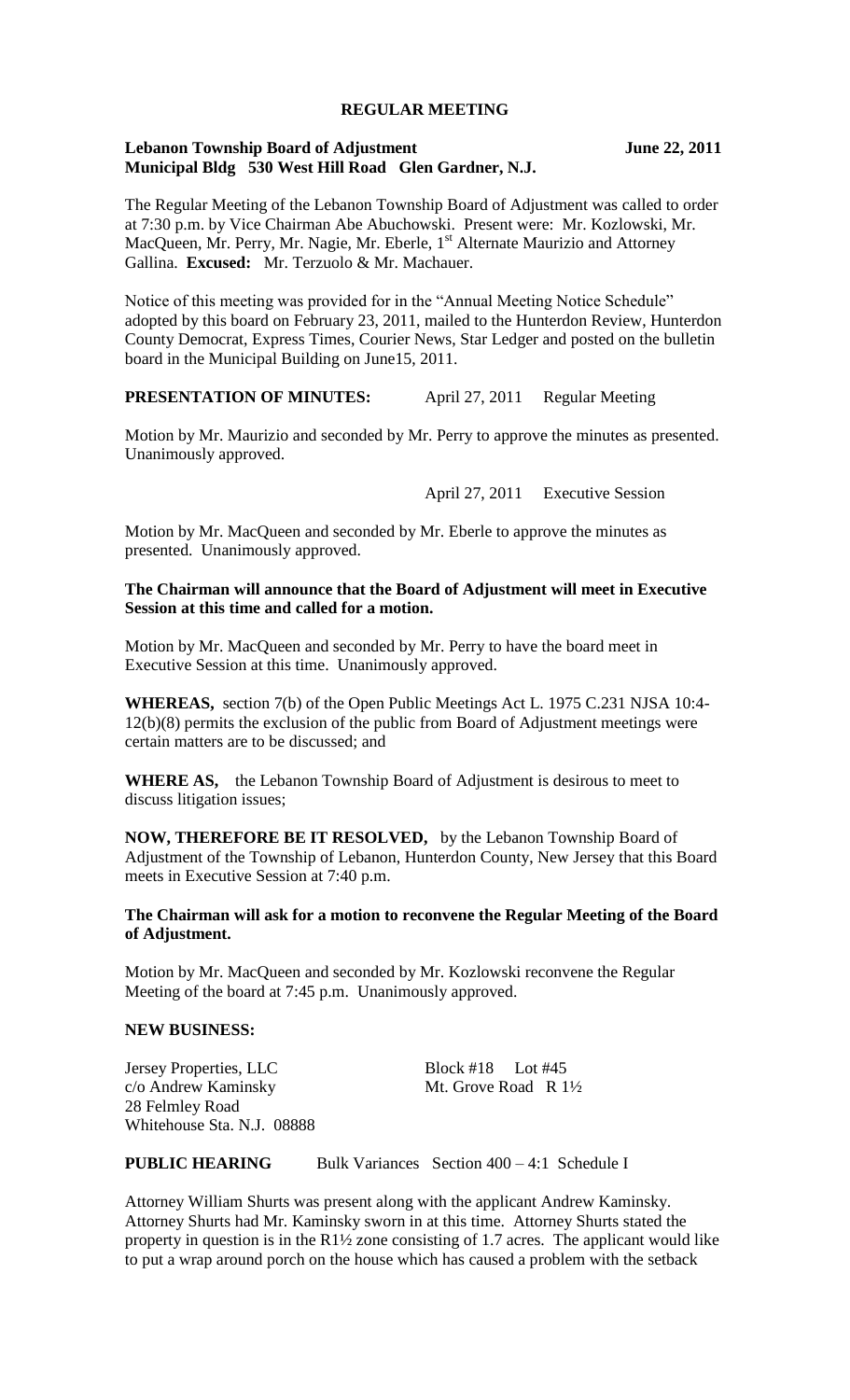### **Lebanon Township Board of Adjustment June 22, 2011 Page 2**

requirements. Attorney Shurts stated his client needs variance relief for side yard and the front yard setbacks for the wrap around porch.

Attorney Gallina announced all the notices are in order and the board can proceed with the public hearing. The following was marked into evidence: **A1-**Taxes Paid, **A2-** Affidavit of Proof of Service, **A3**-Notice to Property Owners, **A4**-Certified List of Property Owners, **A5-**POD Slips, **A6**- Notice in Newspaper.

During Mr. Kaminsky's testimony, the following items were marked: **A7**-Survey of property prepared by Engineer William J. Fiore dated May 2, 2011; **A8**-Architectural Plans prepared by Heyrich Architects dated April 6, 2011. Mr. Kaminsky said his fatherin-law will be relocating from New Mexico and this property is all he can afford. Mr. Kaminsky said his company has purchased the property and will eventually be selling to his father-in-law. Mr. Kaminsky said his company purchases properties to fix them up and rent them. Currently this is a small 2 bedroom home. Attorney Shurts asked Mr. Kaminsky to explain to the board the driveway that goes through the property. Mr. Kaminisky said it is an access easement that is used by the property owners behind him. Attorney Shurts had the following marked into evidence: **A9-**9 (a-i) photos of the property. Mr. Kaminsky reviewed for the board the photos of the property.

Attorney Shurts reviewed for the board the following items that were marked into evidence: **A10-**Zoning Denial dated April 4, 2011, **A11-** H.C. Board of Health Construction Permit Referral, dated April 4, 2011, **A12-**H.C. Board of Health statement of confirmation for number of bathrooms, **A13**-H.C. Planning Board Letter dated May 27, 2011, **A14-**H.C. Soil Conservation District letter dated June 2, 2011. Mr. Kaminsky said the front yard setback for the R1 $\frac{1}{2}$  is 50' and they have 41.8' and the side yard requirement is no less then 20' and they have 19.6'. Mr. Kaminsky stated the existing home was built in the 1950's and is in serious need of repair. Presently there are two bedrooms and this will be changed to a one bedroom home which has been approved by the County Board of Health.

Mr. Kaminsky noted that because of the location of the house, it is a hardship to comply with the zoning requirements. At the conclusion of Mr. Kaminsky's testimony, Vice Chairman Abuchowski asked the board if they had questions of the witness. At the conclusion of the questions, Attorney Shurts gave his summation. Motion by Mr. MacQueen and seconded by Mr. Kozlowski to close the public portion of the hearing. Unanimously approved.

The board deliberated at this time. During their discussion it was noted the house is in serious need of repair, the applicant will renovate and improve the house. This will improve the appearance of the property and the character of the neighborhood. In conclusion the board found that granting the requested variances would not be substantially detrimental to the public good or to the zone plan and ordinances. Motion by Mr. Kozlowski and seconded by Mr. MacQueen to grant the bulk variances with the following conditions:

- a. The applicant shall obtain all necessary approvals from outside agencies having jurisdiction.
- b. The applicant shall pay all necessary fees and escrows.
- c. The bulk variances granted as to front and side yard setback renovations to the property will be in accordance with the location and dimensions shown on the plot plan Exhibit A7 and Architectural plan Exhibit A8.
- d. All necessary permits shall be obtained within 18 months as required by Ordinance Section 45-20. Any request for an extension of this time period shall be made as Required by the provisions of this Ordinance Section 45-20.